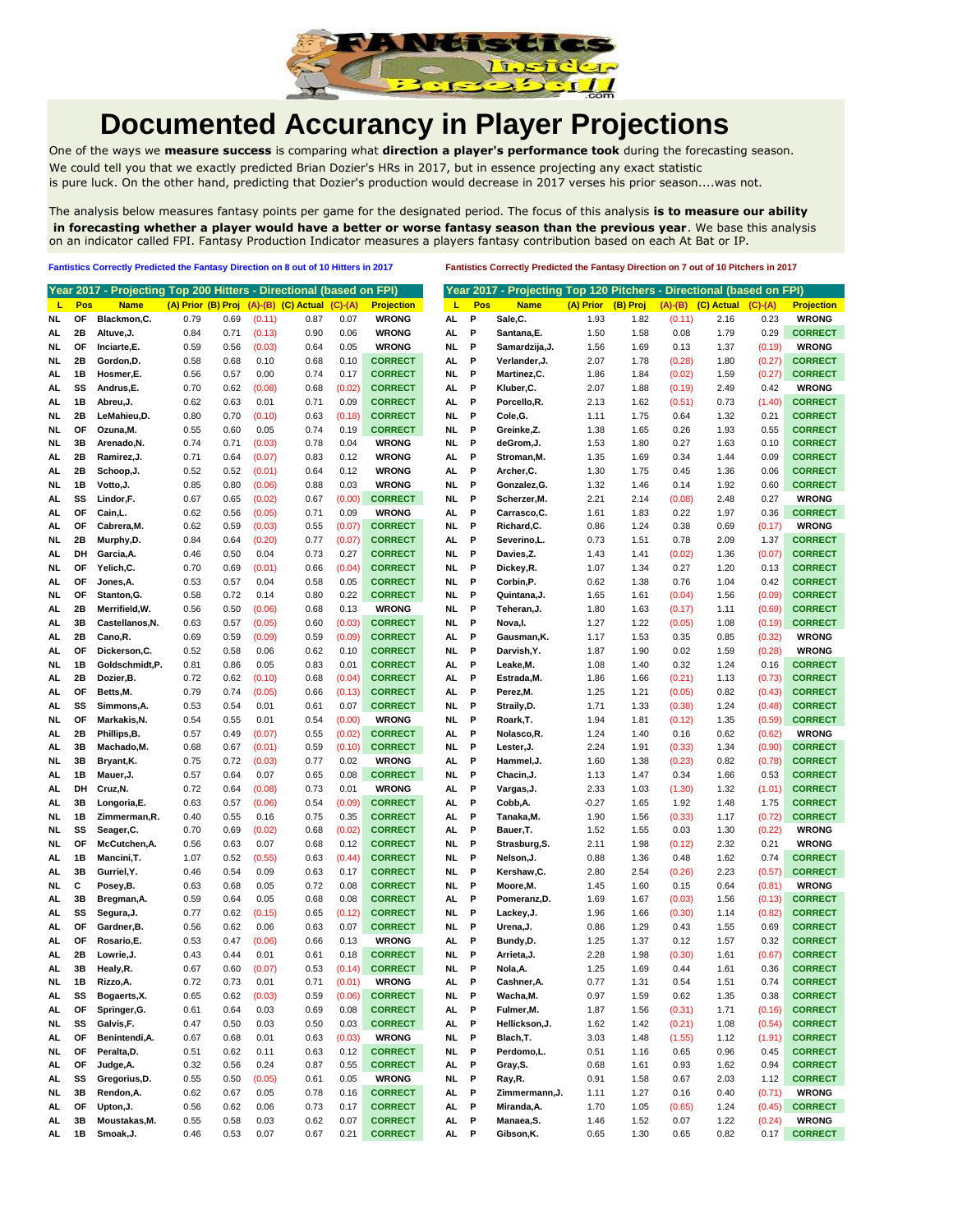| AL       | SS       | Anderson, T.              | 0.57         | 0.56         | (0.01)         | 0.49         | (0.08)         | <b>CORRECT</b>                   | AL. | Р            | Miley,W.        | 0.86    | 1.20 | 0.34                  | 0.47   | (0.39) | <b>WRONG</b>   |
|----------|----------|---------------------------|--------------|--------------|----------------|--------------|----------------|----------------------------------|-----|--------------|-----------------|---------|------|-----------------------|--------|--------|----------------|
| AL.      | ΟF       | Reddick, J.               | 0.59         | 0.59         | (0.00)         | 0.71         | 0.12           | <b>WRONG</b>                     | NL. | P            | Walker, T.      | 1.15    | 1.53 | 0.38                  | 1.44   | 0.28   | <b>CORRECT</b> |
| NL.      | 2Β       | Hernandez,C.              | 0.63         | 0.59         | (0.03)         | 0.66         | 0.03           | <b>WRONG</b>                     | NL. | P            | Kuhl,C.         | 1.38    | 1.30 | (0.08)                | 1.13   | (0.24) | <b>CORRECT</b> |
| AL.      | ΟF       | Pillar, K.                | 0.49         | 0.57         | 0.07           | 0.51         | 0.02           | <b>CORRECT</b>                   | AL  | P            | Garcia, J.      | 1.05    | 1.43 | 0.38                  | 1.15   | 0.10   | <b>CORRECT</b> |
| AL.      | SS       | Escobar, A.               | 0.46         | 0.50         | 0.04           | 0.39         | (0.07)         | <b>WRONG</b>                     | AL  | P            | Gonzalez,M.     | 1.48    | 1.21 | (0.28)                | 0.94   | (0.55) | <b>CORRECT</b> |
| NL       | 3B       | Taylor, C.                | 0.36         | 0.54         | 0.17           | 0.71         | 0.35           | <b>CORRECT</b>                   | NL  | P            | Godley,Z.       | 0.80    | 1.23 | 0.42                  | 1.85   | 1.04   | <b>CORRECT</b> |
| AL.      | DH       | Santana, C.               | 0.67         | 0.67         | 0.00           | 0.62         | (0.05)         | <b>WRONG</b>                     | AL  | P            | Kennedy,l.      | 1.45    | 1.30 | (0.15)                | 0.96   | (0.48) | <b>CORRECT</b> |
| NL       | c        | Realmuto, J.              | 0.62         | 0.55         | (0.07)         | 0.60         | (0.03)         | <b>CORRECT</b>                   | NL  | P            | Foltynewicz, M. | 1.34    | 1.43 | 0.09                  | 0.93   | (0.42) | <b>WRONG</b>   |
|          | 3B       |                           |              |              |                |              |                |                                  |     |              |                 |         |      |                       |        |        | <b>WRONG</b>   |
| NL       |          | Shaw,T.                   | 0.51         | 0.63         | 0.11           | 0.69         | 0.18           | <b>CORRECT</b>                   | AL  | P            | Fiers,M.        | 1.06    | 1.40 | 0.35                  | 0.87   | (0.18) |                |
| NL       | 3B       | Turner, J.                | 0.64         | 0.62         | (0.02)         | 0.79         | 0.16           | <b>WRONG</b>                     | NL  | P            | Wood,A.         | 1.45    | 1.75 | 0.30                  | 2.19   | 0.74   | <b>CORRECT</b> |
| AL       | SS       | Beckham,T.                | 0.51         | 0.49         | (0.03)         | 0.58         | 0.06           | <b>WRONG</b>                     | AL  | P            | Sabathia, C.    | 1.33    | 1.25 | (0.07)                | 1.58   | 0.26   | <b>WRONG</b>   |
| NL.      | 2Β       | Panik, J.                 | 0.49         | 0.60         | 0.12           | 0.59         | 0.10           | <b>CORRECT</b>                   | AL  | P            | Hamels,C.       | 1.60    | 1.69 | 0.09                  | 1.77   | 0.16   | <b>CORRECT</b> |
| NL.      | OF       | Herrera, O.               | 0.66         | 0.61         | (0.04)         | 0.58         | (0.07)         | <b>CORRECT</b>                   | NL. | P            | Chatwood.T.     | 1.50    | 1.40 | (0.11)                | 1.14   | (0.36) | <b>CORRECT</b> |
| NL.      | OF       | Duvall, A.                | 0.56         | 0.59         | 0.03           | 0.55         | (0.01)         | <b>WRONG</b>                     | NL. | P            | Cueto, J.       | 2.05    | 1.85 | (0.20)                | 0.98   | (1.07) | <b>CORRECT</b> |
| AL.      | 3B       | Nunez,E.                  | 0.68         | 0.62         | (0.06)         | 0.70         | 0.03           | <b>WRONG</b>                     | AL. | P            | Ramirez,J.      | 1.28    | 1.35 | 0.08                  | 1.23   | (0.05) | <b>WRONG</b>   |
| NL.      | OF       | Santana, D.               | 0.58         | 0.61         | 0.03           | 0.72         | 0.14           | <b>CORRECT</b>                   | AL. | P            | Morton,C.       | 1.70    | 1.75 | 0.04                  | 1.89   | 0.18   | <b>CORRECT</b> |
| AL       | 3B       | Seager, K.                | 0.66         | 0.61         | (0.05)         | 0.55         | (0.11)         | <b>CORRECT</b>                   | AL  | P            | Duffy,D.        | 1.70    | 1.61 | (0.09)                | 1.49   | (0.21) | <b>CORRECT</b> |
| NL.      | OF       | Hamilton, B.              | 0.70         | 0.70         | 0.00           | 0.58         | (0.11)         | <b>WRONG</b>                     | AL  | P            | Keuchel,D.      | 1.29    | 1.68 | 0.39                  | 2.06   | 0.77   | <b>CORRECT</b> |
| AL       | 1В       | Encarnacion, E.           | 0.68         | 0.69         | 0.01           | 0.68         | 0.00           | <b>CORRECT</b>                   | AL. | P            | Berrios, J.     | $-0.05$ | 1.21 | 1.26                  | 1.74   | 1.79   | <b>CORRECT</b> |
| AL       | DH       | Pujols, A.                | 0.58         | 0.55         | (0.03)         | 0.44         | (0.14)         | <b>CORRECT</b>                   | AL  | P            |                 | 1.95    | 1.56 | (0.39)                | 1.30   | (0.65) | <b>CORRECT</b> |
|          |          |                           |              |              |                |              |                |                                  |     |              | Happ,J.         |         |      |                       |        |        |                |
| AL       | OF       | Choo,S.                   | 0.56         | 0.59         | 0.02           | 0.61         | 0.05           | <b>CORRECT</b>                   | AL  | P            | Odorizzi, J.    | 1.55    | 1.65 | 0.10                  | 1.45   | (0.10) | <b>WRONG</b>   |
| AL       | OF       | Bruce, J.                 | 0.59         | 0.54         | (0.05)         | 0.61         | 0.02           | <b>WRONG</b>                     | AL  | P            | Colon, B.       | 1.46    | 1.26 | (0.20)                | 0.16   | (1.29) | <b>CORRECT</b> |
| NL       | SS       | Arcia, O.                 | 0.45         | 0.55         | 0.09           | 0.57         | 0.12           | <b>CORRECT</b>                   | AL  | P            | Jimenez,U.      | 0.94    | 1.30 | 0.36                  | 0.33   | (0.60) | <b>WRONG</b>   |
| AL       | ΟF       | Mazara, N.                | 0.52         | 0.59         | 0.07           | 0.53         | 0.01           | <b>CORRECT</b>                   | NL  | P            | Anderson, C.    | 1.00    | 1.13 | 0.12                  | 2.08   | 1.08   | <b>CORRECT</b> |
| AL       | ΟF       | Davis, K.                 | 0.59         | 0.58         | (0.00)         | 0.65         | 0.06           | <b>WRONG</b>                     | AL  | P            | Tomlin, J.      | 1.15    | 1.17 | 0.02                  | 0.99   | (0.16) | <b>WRONG</b>   |
| AL.      | ΟF       | Gamel, B.                 | 0.31         | 0.53         | 0.21           | 0.54         | 0.23           | <b>CORRECT</b>                   | NL. | P            | Hendricks, K.   | 2.30    | 1.78 | (0.53)                | 1.64   | (0.67) | <b>CORRECT</b> |
| NL.      | 1В       | Bell, J.                  | 0.59         | 0.64         | 0.05           | 0.59         | (0.01)         | <b>WRONG</b>                     | AL. | P            | Chavez, J.      | 1.09    | 1.43 | 0.34                  | 0.80   | (0.29) | <b>WRONG</b>   |
| AL.      | 3B       | Headley, C.               | 0.52         | 0.54         | 0.02           | 0.59         | 0.07           | <b>CORRECT</b>                   | AL. | P            | Rodriguez,E.    | 1.25    | 1.36 | 0.11                  | 1.41   | 0.15   | <b>CORRECT</b> |
| AL       | 1В       | Morales, K.               | 0.57         | 0.57         | (0.00)         | 0.52         | (0.05)         | <b>CORRECT</b>                   | AL  | P            | Paxton, J.      | 1.29    | 1.60 | 0.32                  | 2.11   | 0.82   | <b>CORRECT</b> |
| NL       | 1В       | Reynolds, M.              | 0.61         | 0.56         | (0.05)         | 0.64         | 0.03           | <b>WRONG</b>                     | NL  | P            | Hill,R.         | 2.54    | 1.97 | (0.57)                | 2.00   | (0.53) | <b>CORRECT</b> |
| AL       | OF       | Calhoun, K.               | 0.58         | 0.58         | (0.00)         | 0.52         | (0.07)         | <b>CORRECT</b>                   | AL  | P            | Holland,D.      | 1.00    | 1.28 | 0.28                  | 0.16   | (0.84) | <b>WRONG</b>   |
| NL.      | 3B       |                           | 0.52         | 0.53         | 0.01           | 0.62         | 0.10           | <b>CORRECT</b>                   | AL  | P            | Boyd,M.         | 1.22    | 1.16 | (0.06)                | 0.67   | (0.55) | <b>CORRECT</b> |
|          |          | Suarez,E.                 |              |              |                |              |                | <b>WRONG</b>                     |     |              |                 |         |      |                       |        |        |                |
| NL       | 1B       | Myers, W.                 | 0.66         | 0.66         | 0.01           | 0.62         | (0.04)         |                                  | NL  | P            | Maeda,K.        | 1.82    | 1.88 | 0.05                  | 1.66   | (0.16) | <b>WRONG</b>   |
| AL       | 1В       | Gonzalez, M.              | 0.49         | 0.50         | 0.01           | 0.75         | 0.26           | <b>CORRECT</b>                   | NL  | P            | Taillon, J.     | 1.59    | 1.67 | 0.09                  | 1.09   | (0.50) | <b>WRONG</b>   |
| NL       | C        | Molina, Y.                | 0.61         | 0.55         | (0.06)         | 0.57         | (0.05)         | <b>CORRECT</b>                   | AL  | P            | Peacock,B.      | 1.74    | 1.33 | (0.41)                | 2.20   | 0.46   | <b>WRONG</b>   |
| NL       | 2Β       | Gennett, S.               | 0.54         | 0.53         | (0.01)         | 0.68         | 0.14           | <b>WRONG</b>                     | AL  | P            | Ramirez,E.      | 1.14    | 1.55 | 0.42                  | 1.40   | 0.26   | <b>CORRECT</b> |
| NL.      | OF       | Pham, T.                  | 0.53         | 0.47         | (0.06)         | 0.83         | 0.30           | <b>WRONG</b>                     | NL  | P            | Montgomery, M.  | 1.87    | 1.69 | (0.19)                | 1.88   | 0.00   | <b>WRONG</b>   |
| NL.      | OF       | Span,D.                   | 0.53         | 0.58         | 0.05           | 0.58         | 0.05           | <b>CORRECT</b>                   | AL  | P            | Gallardo, Y.    | 0.86    | 1.03 | 0.18                  | 0.73   | (0.12) | <b>WRONG</b>   |
| NL.      | 1В       | Freeman, F.               | 0.80         | 0.72         | (0.07)         | 0.82         | 0.03           | <b>WRONG</b>                     | AL. | P            | Snell, B.       | 1.08    | 1.52 | 0.44                  | 1.47   | 0.39   | <b>CORRECT</b> |
| AL.      | SS       | Correa,C.                 | 0.64         | 0.69         | 0.05           | 0.78         | 0.14           | <b>CORRECT</b>                   | AL. | P            | Cotton,J.       | 2.45    | 1.49 | (0.97)                | 0.84   | (1.62) | <b>CORRECT</b> |
| NL.      | OF       | Harper, B.                | 0.67         | 0.79         | 0.12           | 0.85         | 0.18           | <b>CORRECT</b>                   | NL. | P            | Eickhoff, J.    | 1.42    | 1.40 | (0.02)                | 0.86   | (0.55) | <b>CORRECT</b> |
| NL.      | SS       | Cabrera, A.               | 0.62         | 0.52         | (0.09)         | 0.60         | (0.02)         | <b>CORRECT</b>                   | NL. | P            | Cain,M.         | 0.56    | 1.30 | 0.74                  | 0.32   | (0.24) | <b>WRONG</b>   |
| AL.      | 2Β       | Castro, S.                | 0.53         | 0.49         | (0.04)         | 0.61         | 0.08           | <b>WRONG</b>                     | NL. | P            | Wainwright, A.  | 1.16    | 1.59 | 0.43                  | 1.13   | (0.04) | <b>WRONG</b>   |
| NL.      | 3B       | Lamb, J.                  | 0.63         | 0.64         | 0.01           | 0.64         | 0.01           | <b>CORRECT</b>                   | AL. | P            | Clevinger, M.   | 1.14    | 1.16 | 0.02                  | 1.94   | 0.80   | <b>CORRECT</b> |
|          | OF       | Trumbo,M.                 | 0.63         | 0.58         |                | 0.45         |                | <b>CORRECT</b>                   | NL. | P            | Gsellman, R.    |         | 1.86 |                       |        | (1.04) | <b>CORRECT</b> |
| AL.      |          |                           |              |              | (0.04)         |              | (0.17)         |                                  |     |              |                 | 1.88    |      | (0.02)                | 0.84   |        |                |
| AL.      | C        | Sanchez, G.               | 0.84         | 0.62         | (0.22)         | 0.67         | (0.17)         | <b>CORRECT</b>                   | AL. | P            | McCullers,L.    | 1.33    | 1.86 | 0.53                  | 1.63   | 0.31   | <b>CORRECT</b> |
| NL.      | 3B       | Franco, M.                | 0.51         | 0.56         | 0.05           | 0.44         | (0.07)         | <b>WRONG</b>                     | AL  | P            | Shields,J.      | 0.31    | 1.05 | 0.73                  | 0.82   | 0.51   | <b>CORRECT</b> |
| NL.      | 2Β       | Harrison, J.              | 0.56         | 0.57         | 0.01           | 0.57         | 0.01           | <b>CORRECT</b>                   | NL. | P            | Garza,M.        | 0.89    | 1.22 | 0.33                  | 0.95   | 0.06   | <b>CORRECT</b> |
| NL.      | OF       | Martinez, J.              | 0.73         | 0.67         | (0.06)         | 0.89         | 0.16           | <b>WRONG</b>                     | NL. | P            | Feldman,S.      | 1.16    | 1.25 | 0.09                  | 1.01   | (0.14) | <b>WRONG</b>   |
| NL.      | ΟF       | Puig, Y.                  | 0.54         | 0.63         | 0.10           | 0.67         | 0.13           | <b>CORRECT</b>                   | NL. | P            | Bumgarner, M.   | 2.03    | 1.96 | (0.08)                | 1.45   | (0.58) | <b>CORRECT</b> |
| NL       | SS       | Crawford, B.              | 0.60         | 0.58         | (0.02)         | 0.49         | (0.10)         | <b>CORRECT</b>                   | NL  |              | Gray,J.         | 1.54    | 1.67 | 0.13                  | 1.56   | 0.02   | <b>CORRECT</b> |
| AL       | 2B       | Kinsler, I.               | 0.65         | 0.60         | (0.05)         | 0.52         | (0.13)         | <b>CORRECT</b>                   | NL  | $\mathbf{P}$ | Volquez,E.      | 0.84    | 1.30 | 0.46                  | 1.42   | 0.58   | <b>CORRECT</b> |
| NL       | 3В       | Baez, J.                  | 0.55         | 0.53         | (0.02)         | 0.62         | 0.07           | <b>WRONG</b>                     | AL. | P            | Petit, Y.       | 0.88    | 1.16 | 0.28                  | 2.22   | 1.34   | <b>CORRECT</b> |
| NL       | SS       | Cozart, Z.                | 0.51         | 0.53         | 0.02           | 0.75         | 0.24           | <b>CORRECT</b>                   | NL. | P            | Bailey,H.       | 0.00    | 1.32 | 1.32                  | 0.50   | 0.50   | <b>CORRECT</b> |
| AL       | 2Β       | Sanchez,C.                | 0.29         | 0.46         | 0.17           | 0.53         | 0.24           | <b>CORRECT</b>                   | AL. | P            | Fister,D.       | 1.04    | 1.20 | 0.16                  | 1.21   | 0.18   | <b>CORRECT</b> |
| NL       | ΟF       | Pence,H.                  | 0.63         | 0.57         | (0.06)         | 0.49         | (0.13)         | <b>CORRECT</b>                   | AL. | P            | Pineda,M.       | 1.00    | 1.74 | 0.74                  | 1.11   | 0.11   | <b>CORRECT</b> |
| NL       | SS       | Mercer, J.                | 0.49         | 0.52         | 0.03           | 0.51         | 0.02           | <b>CORRECT</b>                   | NL. | P            | Wood,T.         | 2.07    | 1.62 | (0.44)                | 0.15   | (1.91) | <b>CORRECT</b> |
| NL       | ΟF       | Margot, M.                |              |              |                |              |                |                                  |     |              |                 |         |      |                       | (0.38) | (2.08) | <b>CORRECT</b> |
| AL       |          |                           |              |              |                |              |                |                                  |     |              |                 |         |      |                       |        |        | <b>WRONG</b>   |
|          |          |                           | 0.50         | 0.54         | 0.04           | 0.56         | 0.06           | <b>CORRECT</b>                   | AL. | P            | Tillman,C.      | 1.71    | 1.42 | (0.29)                |        |        |                |
|          | С        | Perez, S.                 | 0.47         | 0.55         | 0.08           | 0.57         | 0.10           | <b>CORRECT</b>                   | AL  | P            | Musgrove, J.    | 1.43    | 1.53 | 0.10                  | 1.05   | (0.38) |                |
| AL       | 1B       | Morrison, L.              | 0.51         | 0.60         | 0.09           | 0.65         | 0.14           | <b>CORRECT</b>                   | AL. | P            | Sanchez, A.     | 0.66    | 1.16 | 0.50                  | 0.07   | (0.59) | <b>WRONG</b>   |
| NL       | SS       | Peraza, J.                | 0.71         | 0.62         | (0.09)         | 0.46         | (0.25)         | <b>CORRECT</b>                   |     |              |                 |         |      |                       |        |        |                |
| AL.      | OF       | Souza, S.                 | 0.49         | 0.51         | 0.02           | 0.63         | 0.14           | <b>CORRECT</b>                   |     |              |                 |         |      | <b>Total Accuracy</b> |        |        | 73%            |
| AL       | 1B       | Moreland, M.              | 0.47         | 0.53         | 0.06           | 0.54         | 0.07           | <b>CORRECT</b>                   |     |              |                 |         |      |                       |        |        |                |
| AL       | 2Β       | Odor, R.                  | 0.61         | 0.60         | (0.01)         | 0.40         | (0.20)         | <b>CORRECT</b>                   |     |              |                 |         |      |                       |        |        |                |
| AL       | ОF       | Kepler, M.                | 0.52         | 0.64         | 0.12           | 0.56         | 0.04           | <b>CORRECT</b>                   |     |              |                 |         |      |                       |        |        |                |
| AL.      | ΟF       | Trout, M.                 | 0.90         | 0.89         | (0.01)         | 0.97         | 0.06           | <b>WRONG</b>                     |     |              |                 |         |      |                       |        |        |                |
| NL       | 3B       | Reyes, J.                 | 0.62         | 0.63         | 0.01           | 0.58         | (0.04)         | <b>WRONG</b>                     |     |              |                 |         |      |                       |        |        |                |
| NL       | ΟF       | Gonzalez, C.              | 0.67         | 0.66         | (0.01)         | 0.56         | (0.11)         | <b>CORRECT</b>                   |     |              |                 |         |      |                       |        |        |                |
| NL       | ΟF       | Parra, G.                 | 0.45         | 0.56         | 0.11           | 0.62         | 0.17           | <b>CORRECT</b>                   |     |              |                 |         |      |                       |        |        |                |
| NL       | ΟF       | Kemp,M.                   | 0.59         | 0.57         | (0.02)         | 0.57         | (0.02)         | <b>CORRECT</b>                   |     |              |                 |         |      |                       |        |        |                |
| NL       | 3В       | Carpenter, M.             | 0.68         | 0.69         | 0.01           | 0.63         | (0.05)         | <b>WRONG</b>                     |     |              |                 |         |      |                       |        |        |                |
|          |          |                           |              |              |                |              |                |                                  |     |              |                 |         |      |                       |        |        |                |
| AL       | 1B       | Ramirez, H.               | 0.69         | 0.65         | (0.04)         | 0.51         | (0.18)         | <b>CORRECT</b>                   |     |              |                 |         |      |                       |        |        |                |
| AL       | 1B       | Alonso, Y.                | 0.48         | 0.58         | 0.10           | 0.67         | 0.19           | <b>CORRECT</b>                   |     |              |                 |         |      |                       |        |        |                |
| AL       | OF       | Bautista, J.              | 0.61         | 0.69         | 0.09           | 0.44         | (0.17)         | <b>WRONG</b>                     |     |              |                 |         |      |                       |        |        |                |
| NL       | 3B       | Solarte, Y.               | 0.61         | 0.55         | (0.06)         | 0.52         | (0.09)         | <b>CORRECT</b>                   |     |              |                 |         |      |                       |        |        |                |
| NL       | SS       | Story, T.                 | 0.71         | 0.65         | (0.06)         | 0.55         | (0.16)         | <b>CORRECT</b>                   |     |              |                 |         |      |                       |        |        |                |
| NL       | 1B       | Joseph, T.                | 0.59         | 0.53         | (0.06)         | 0.48         | (0.10)         | <b>CORRECT</b>                   |     |              |                 |         |      |                       |        |        |                |
| NL       | 2Β       | Drury, B.                 | 0.59         | 0.58         | (0.01)         | 0.54         | (0.04)         | <b>CORRECT</b>                   |     |              |                 |         |      |                       |        |        |                |
| AL.      | SS       | Iglesias, J.              | 0.44         | 0.49         | 0.05           | 0.45         | 0.01           | <b>CORRECT</b>                   |     |              |                 |         |      |                       |        |        |                |
| AL<br>AL | 2B<br>ОF | Pedroia, D.<br>Buxton, B. | 0.68<br>0.52 | 0.59<br>0.61 | (0.09)<br>0.10 | 0.59<br>0.62 | (0.09)<br>0.10 | <b>CORRECT</b><br><b>CORRECT</b> |     |              |                 |         |      |                       |        |        |                |